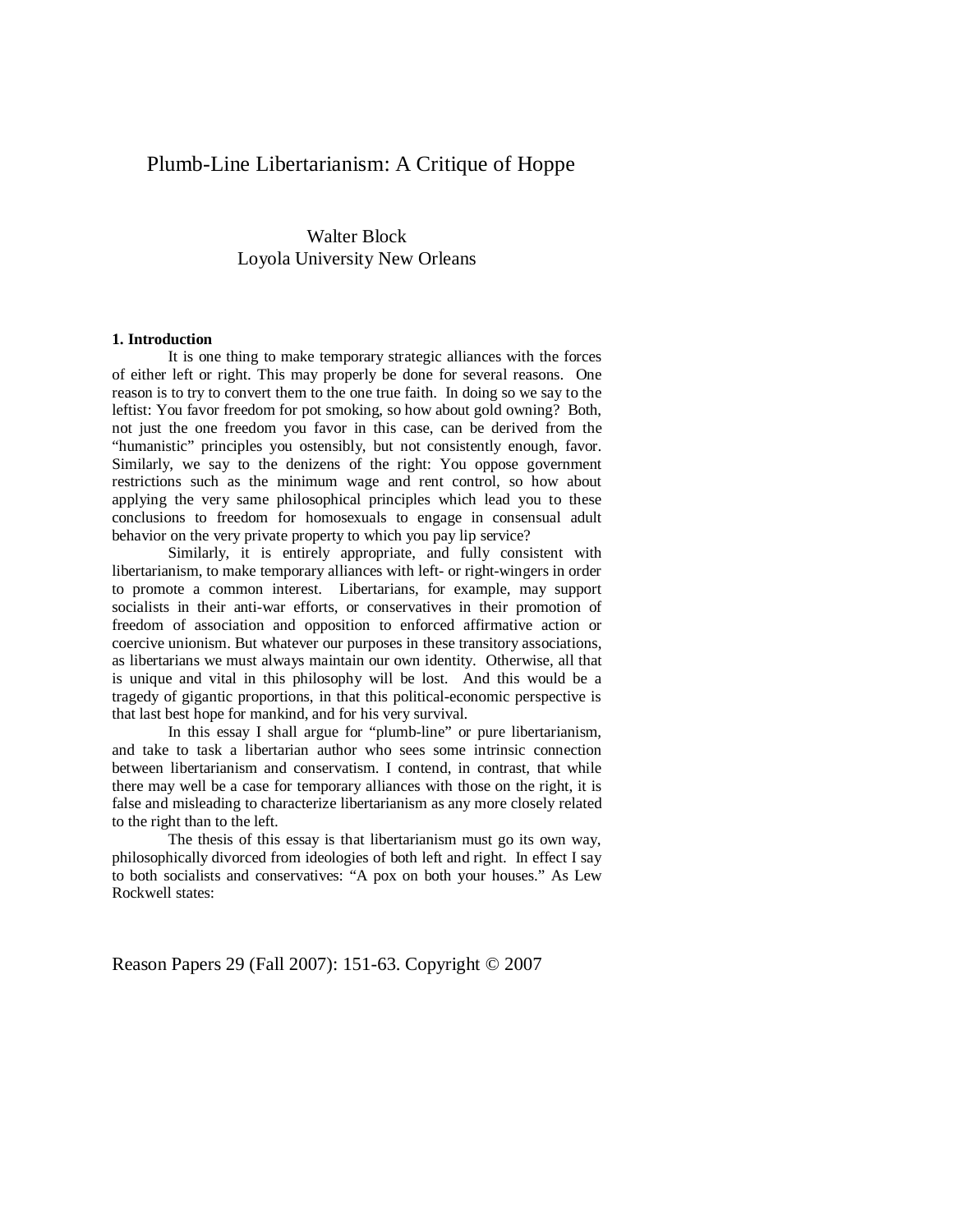The true friends of freedom, the ones who believe in it as a matter of hard-core principle, are always few. We have been reminded of this in recent days. The much-vaunted civil libertarians of the left can be counted on to defend the rights of every anti-bourgeois segment of society, except when that segment crosses the State to which the left owes its primary loyalty. Thus did these civil libertarians recently see the light on the need to censor and spy on anything the State deems politically deviant. So too with the political right, which sponsors and promotes treatises on the need for traditional morality, isn't at all troubled when the State murders thousands of innocents in the course of a war $<sup>1</sup>$ </sup>

#### **2. Plumb-Line Libertarianism**

In brief, plumb-line libertarianism is the view that human actions are justified only if they are consistent with private property rights, which are themselves, in turn, defended on the basis of homesteading or voluntary acts such as purchase, gifts, etc.

Plumb-line libertarianism may be defined in terms of pure libertarian principle: It does not compromise this political-economic perspective, not to curry favor with leftists *or* rightists. As stated above, it is entirely consistent with this view to make alliances with advocates of these other views, but the plumb-line libertarian will never confuse his own philosophy with either of these two others.

What is the plumb-line position of libertarianism on libertine acts between consenting adults, such as prostitution, pornography, fornication, gambling, homosexuality, nudism, etc.? Since none of these necessarily involves the use of violence or trespass against private property, all of them should be legal in the full libertarian society.<sup>2</sup> Does the libertarian have to *favor* such acts? Not at all. He can oppose them, even bitterly, provided only that he does not initiate violence against those who indulge themselves in such a manner.<sup>3</sup>

#### **3. Strange Bedfellows**

Along comes Hans-Hermann Hoppe, the most gifted libertarian theorist now writing, who makes this elementary mistake: He throws his

<sup>1</sup> Lew Rockwell, available online at: <http://www.lewrockwell.com/rockwell/againstliberty.html.>

<sup>2</sup> Walter Block, *Defending the Undefendable* (New York: Fox and Wilkes, 1991).

<sup>3</sup> Walter Block, "Libertarianism vs. Libertinism," *The Journal of Libertarian Studies* 11, no. 1 (1994), pp. 117-28.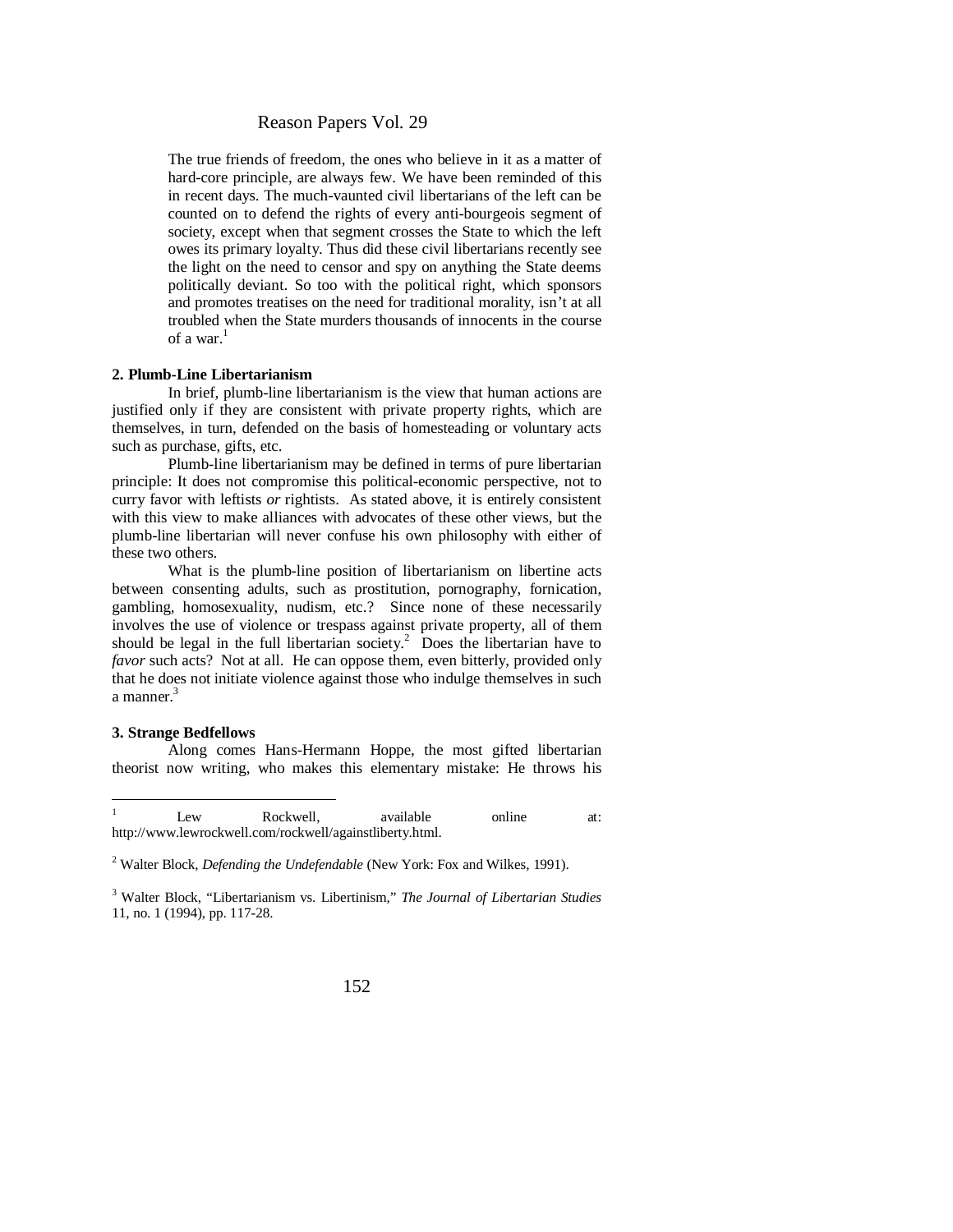(libertarian) lot in with the right, and contends that conservatism is really no different from libertarianism.<sup>4</sup> He states: "... [C]onservatives today must be antistatist libertarians and equally important, … libertarians must be conservatives."<sup>5</sup> Let us address each of these two issues.

#### *a. ³« [C]onservatives today must be antistatist libertarians´*

I have no doubt that it is possible stipulatively to define conservatism in terms of radical libertarianism. Hoppe attempts this by claiming that "modern conservatism, in the United States and Europe, is confused and distorted."<sup>6</sup> If so, this leaves room for "real" conservatism, for example, anarcho-capitalism. Then, of course, it logically follows that the two schools of thought are indistinguishable. *Actual* conservatives, however, will always remain very different from libertarians despite these efforts to blur the distinction. It is difficult to see the point of the whole enterprise. Like it or not, the people who now go around parading as conservatives are anything but libertarians. Rather, they are cut-and-dried statists, as Hoppe himself agrees. This search for the will o' the wisp conservatives, in contrast to the real live statist ones with whom we as libertarians must deal, is to engage in jousting with windmills. Even if we find them, why not give them their proper nomenclature, "libertarian," instead of calling them "conservatives," and then trying somehow to shoehorn them into what they are not?

There is no doubt that a gaggle of ex-communists and neo- "conservatives" has taken over the right side of the political debate in the  $U.S.$ , $^7$  and has been able to shove true conservatives down some sort of socialist memory hole. But even the "old right,"<sup>8</sup> while much more libertarian

6 Ibid.

<sup>&</sup>lt;sup>4</sup> Hoppe goes so far as to assert that "Conservative refers to someone who believes in the existence of a natural order"; Hans-Hermann Hoppe, *Democracy: The God that Failed* (Rutgers, NJ: Transaction Publishers, 2001), p. 187. The difficulty is that "natural order" is this author's synonym for anarcho-capitalism. This assertion implies, then, that conservatives are not limited-government libertarians, or "minarchists." Instead, they are, far more radically, free-market anarchists. This is so far from being correct that one can be excused for wondering whether it is a typographical error.

<sup>5</sup> Ibid., p. 189.

<sup>7</sup> Paul Gottfried, "McCarthy Was Right," available online at: <http://www.lewrockwell.com/gottfried/gottfried21.html.>

<sup>8</sup> Justin Raimondo, *Reclaiming the American Right* (Burlingame, CA: Center for Libertarian Studies, 1993).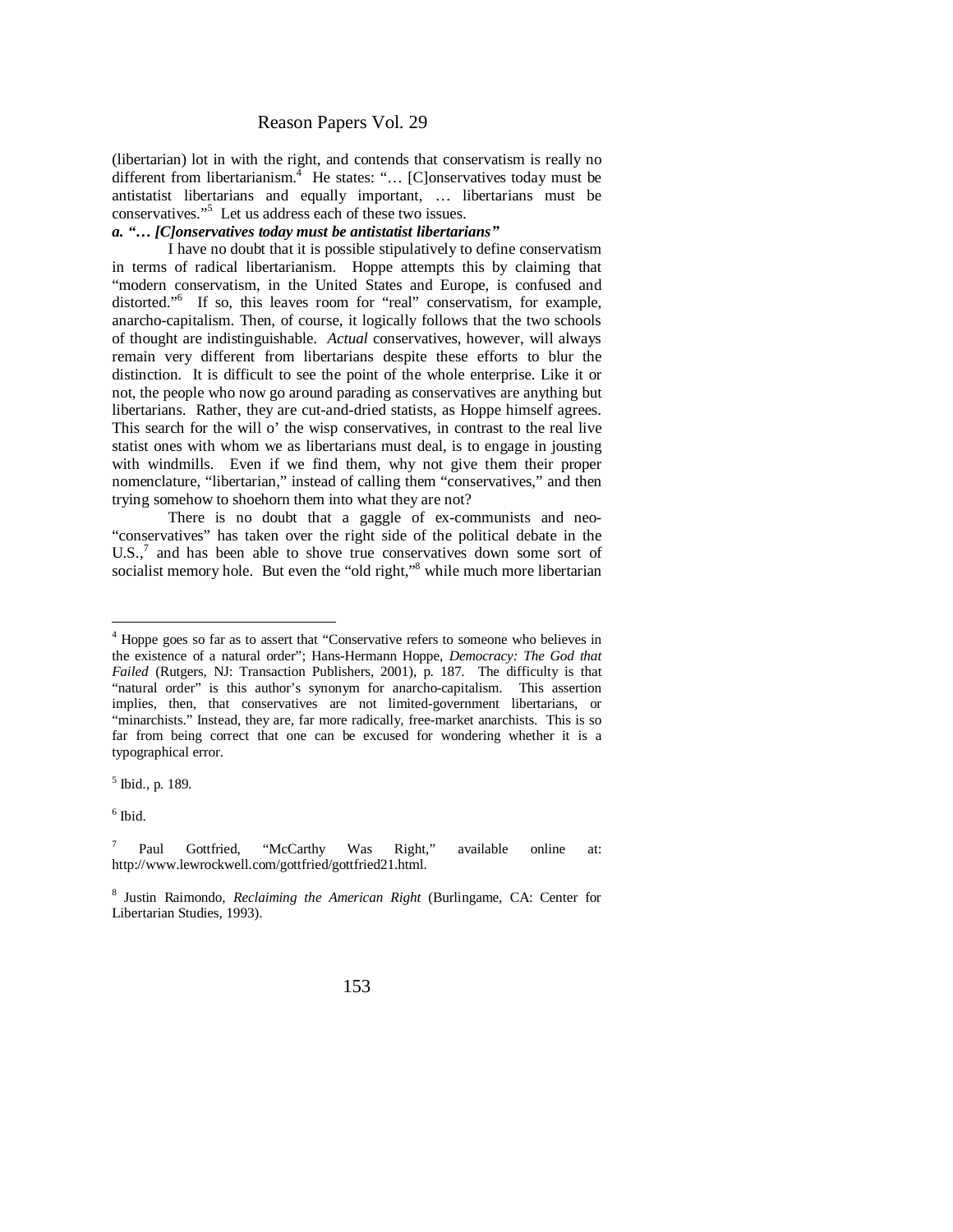than their "conservative" successors (such as Goldwater who passed for conservative before the neo-cons came on the scene) were not pure libertarian.

Hoppe cites Robert Nisbet as an exemplar, presumably, of the proper kind of conservatism. But Nisbet himself was far from being an advocate of laissez-faire capitalism.<sup>9</sup>

To summarize this section, let me note that Hoppe states: "… [C]onservatives today must be antistatist libertarians." My reply is that if conservatives *were* antistatist libertarians,<sup>10</sup> then they would not be conservatives in the first place, but rather libertarians. Definitional legerdemain $^{11}$  will not help achieve this very worthwhile goal.<sup>12</sup>

#### *b. ³« Libertarians must be conservatives´*

Now, let us address the second of Hoppe's claims, which is more important, since it is not merely definitional but rather substantive, and reaches to the core of the libertarian philosophy. Consider in this regard his assertion that with regard to "the decay of families, divorce, illegitimacy, loss of authority, multiculturalism, alternative lifestyles, social disintegration, sex and crime, all of these phenomena represent … scandalous deviations from the natural order."<sup>13</sup> Remember, "natural order" is Hoppe's synonym for

<sup>10</sup> This would be an altogether very good thing.

<sup>13</sup> Hoppe, *Democracy: The God that Failed*, p. 190.

<sup>&</sup>lt;sup>9</sup> Hoppe, *Democracy: The God that Failed*, p. 191, n. 3, citing Robert Nisbet, "Conservatism," in *A History of Sociological Analysis*, ed. Tom Bottomore and Robert Nisbet (New York: Basic Books, 1978) and Robert Nisbet, *Conservatism: Dream and Reality* (Minneapolis, MN: University of Minnesota Press, 1986).

<sup>&</sup>lt;sup>11</sup> As evidence of this contention consider Hoppe's citation of Rothbard as, of all things, an "old conservative"; see Hoppe, *Democracy: The God that Failed*, p. 198, n. 14.

<sup>&</sup>lt;sup>12</sup> States Hoppe: "Genuine conservatives must be opposed to both [war-mongering neo-conservatism and the Buchananite version of economic nationalism and welfare statism]. In order to restore social and cultural normalcy, true conservatives can only be radical libertarians, and they must demand the demolition—as a moral and economic perversion–of the entire structure of social security"; see Hoppe, *Democracy: The God that Failed*, p. 199 (material in brackets paraphrased). Hoppe is undoubtedly correct that *if* the goal is to promote families, individual initiative, reliance, etc., something that at least some people who can correctly be identified as "conservatives" once favored, then only the libertarian program of laissez-faire capitalism can serve as a means toward this end. The problem, here, is that no selfstyled "conservative" ever went quite so far in this direction. But when he talks of "true conservatives" favoring a total eradication of government social security programs, he is taking definitional liberties. He is inventing them out of whole cloth.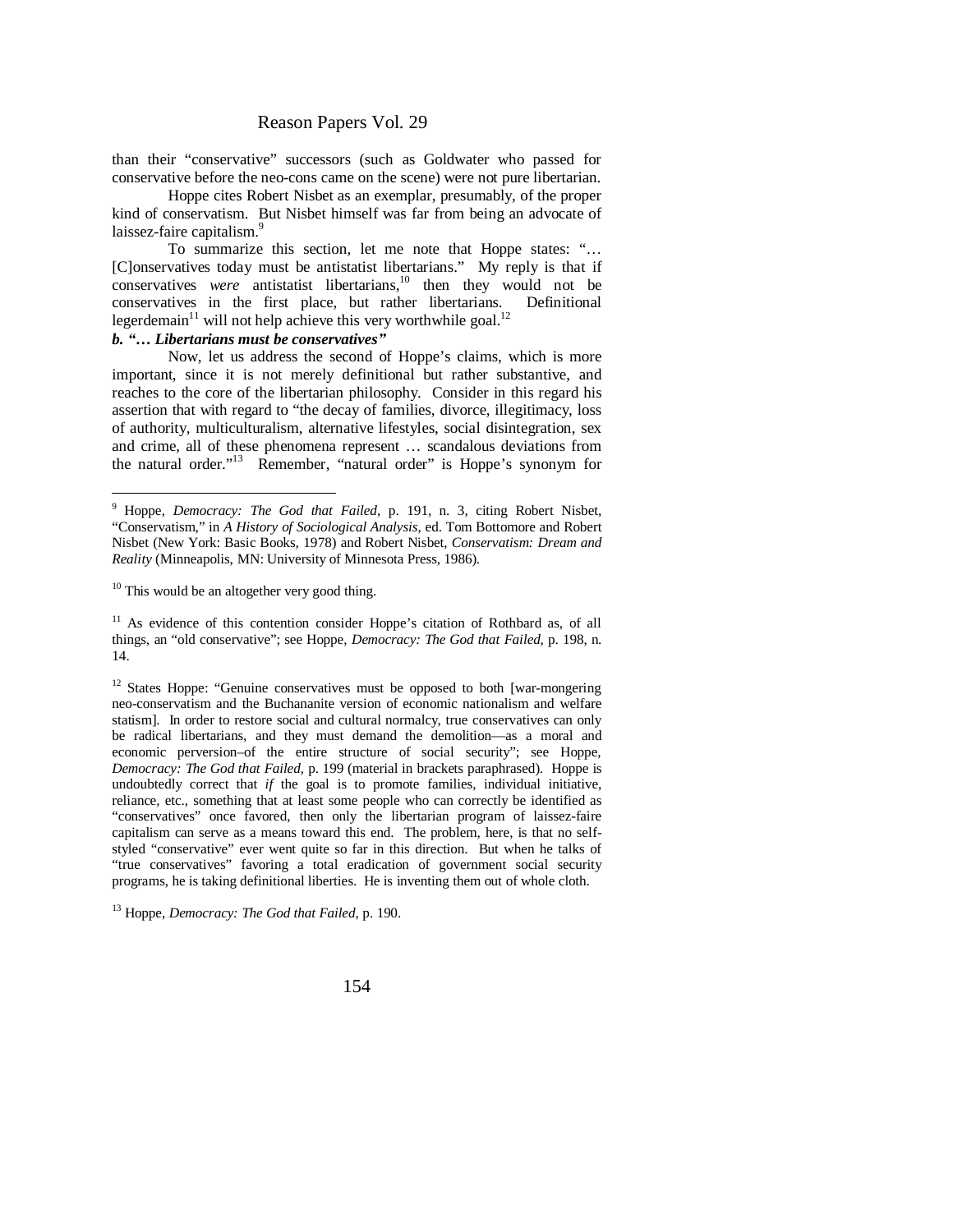anarcho-capitalism or pure libertarianism. $14$  Thus, he is maintaining, if I understand him correctly, that the decay of families, etc., is *per se* contrary to this philosophy.

This, I contend, is a misunderstanding of libertarianism. With the exception of crime, which is necessarily a violation of person and property rights, and, possibly, "multiculturalism" (if this is understood in terms of coercive force), there is not a single entry on this list that is necessarily incompatible with libertarianism. Take illegitimacy, for example.<sup>15</sup> It cannot be denied that this is often, nay, virtually always, a tragedy, both for the individuals involved and for society as a whole. We know that illegitimacy plays a causal role, for example, in increased crime, suicide, juvenile delinquency, alcoholism rates, and with other indices of social and economic disarray. But for all that, we must hark back to basic libertarian principles to assess the assertion that illegitimacy *must* be incompatible with the tenets of this philosophy. Clearly, it is not. Fornication, for example, sexual intercourse outside of marriage, is very far indeed from a *per se* violation of rights; it is not at all an instance of the initiation of violence against a nonaggressor, an unwarranted border crossing of person or property. Rather, it is a *victimless crime*. As long as the conception of a baby is voluntary,<sup>16</sup> such resulting illegitimacy is fully compatible with libertarianism. But I go further. Sexual congress which leads to the birth of an illegitimate baby is *every bit* as compatible with the libertarian non-aggression axiom as is *any other* voluntary act, such as playing checkers.

This does not mean, of course, that everyone is duty-bound to support illegitimacy. It is perfectly compatible with the doctrine of libertarianism to oppose, even bitterly so, all such activity. One would be entirely justified, for example, in boycotting the parents of all illegitimate children: neither selling to them nor buying from them nor hiring them nor working as their employees. Nonetheless, it cannot be maintained that illegitimacy is incompatible with libertarianism, as it is truly the case with conservatism. This is because libertarianism is *solely* a political philosophy. It asks one and only one question: Under what conditions is the use of violence justified? And it gives one and only one answer: Violence can be used only in response, or reaction to, a prior violation of private property rights. Conservatism, in very sharp contrast, is only partially a political

<sup>&</sup>lt;sup>14</sup> Ibid., pp. 74-75.

<sup>&</sup>lt;sup>15</sup> The same analysis applies to all others on Hoppe's list.

<sup>&</sup>lt;sup>16</sup> Were it not, it would be rape, something totally outside of the realm of legitimate acts in a libertarian society.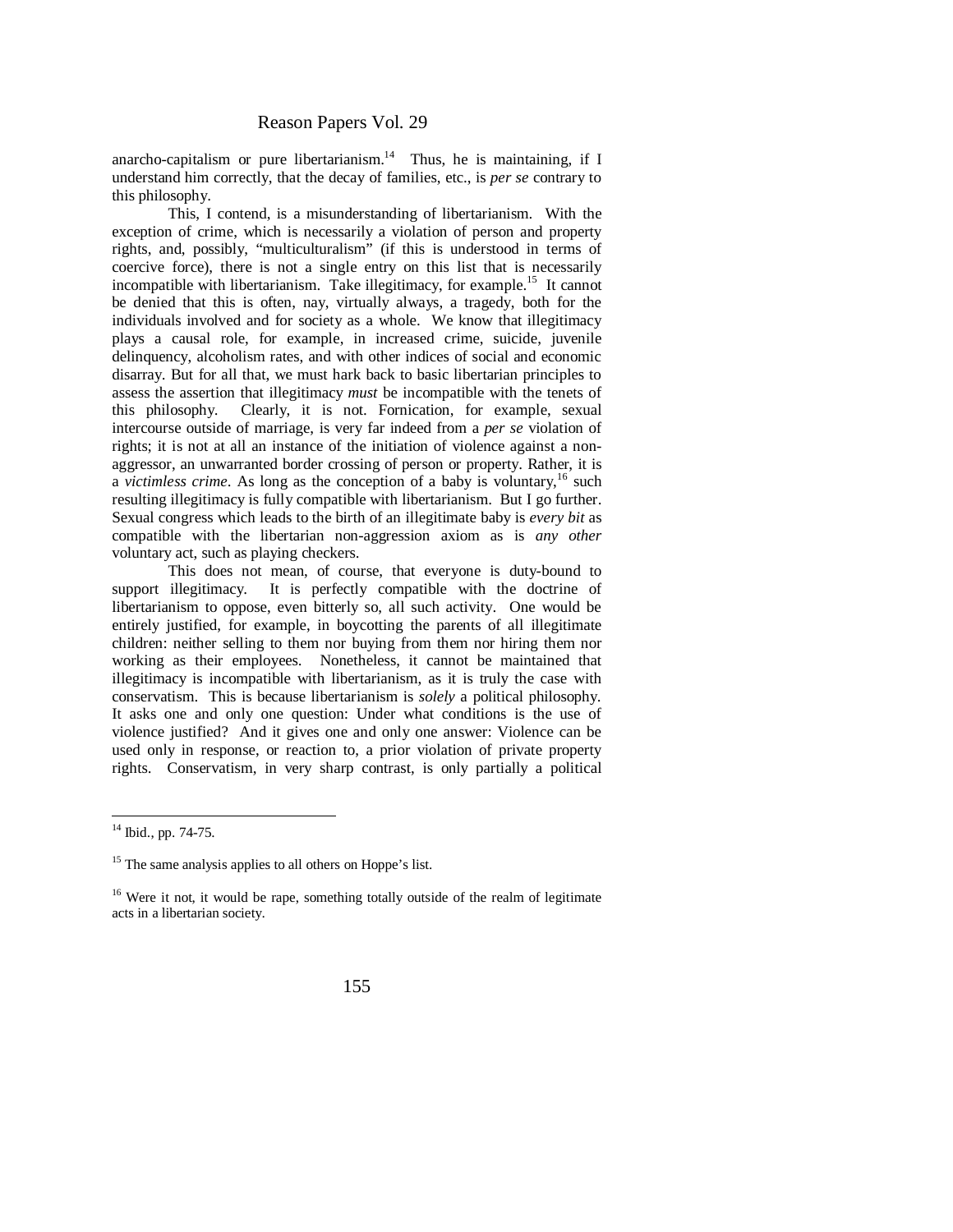philosophy.<sup>17</sup> It includes, too, a vision of the good life which is totally lacking in libertarianism.

Hoppe makes much of the fact that libertarianism and cultural conservatism are fully compatible.<sup>18</sup> And, indeed, he is entirely correct in this matter. However, libertarianism is compatible with *any* cultural behavior, provided only that the culture is not incompatible with the libertarian axiom on non-aggression. For example, libertarianism is *also* compatible with hippie leftism; indeed, the freedom philosophy is *every* bit as compatible with the counter-culture lifestyle as it is with conservatism. For example, there is nothing in libertarian law which forbids promiscuity, or drug taking, rock music, raves, nudism, macrobiotic diets, Ben and Jerry ice cream, the wearing of earth shoes, beads, etc. And that is all that is required for "compatibility."

Hoppe goes further in behalf of his favorite side of the aisle: "The relationship between libertarianism and conservatism is one of praxeological compatibility, sociological complementarity and reciprocal reinforcement."<sup>19</sup> This may well all be true, but it is unnecessary overkill. *All* that is needed for compatibility with libertarianism and *any* other doctrine is respect for the nonaggression axiom of the former. Many, many things exhibit this characteristic, for example, chess, checkers, tennis, bowling, swimming, etc.

Hoppe also points to the fact that many of the leading libertarians, such as Murray Rothbard and Ludwig von Mises, were culturally conservative as evidence of a sort for the compatibility of libertarianism and conservatism.<sup>20</sup> One might as well say that since "conservative" is spelled with twelve letters, "libertarian" with eleven, and "liberal" with only seven, that libertarian and conservative are closer to each other than is libertarian and liberal. The personal tastes, practices, and actions of Rothbard and Mises, and myself and Hoppe for that matter, might all be "culturally conservative." However, this does not privilege conservatism, vis-à-vis hippie counterculture perversions by one whit as more deserving of the honorific

 $17$  And in this role it gives very far from the libertarian answer to this question. Indeed, for conservatives, initiatory force is justified in a whole host of cases: when undertaken by the state, when in opposition to sins such as fornication, prostitution, drug use, pornography, etc.

<sup>18</sup> Hoppe, *Democracy: The God that Failed*, p. 203.

<sup>19</sup> Ibid., p. 202.

 $20$  Ibid.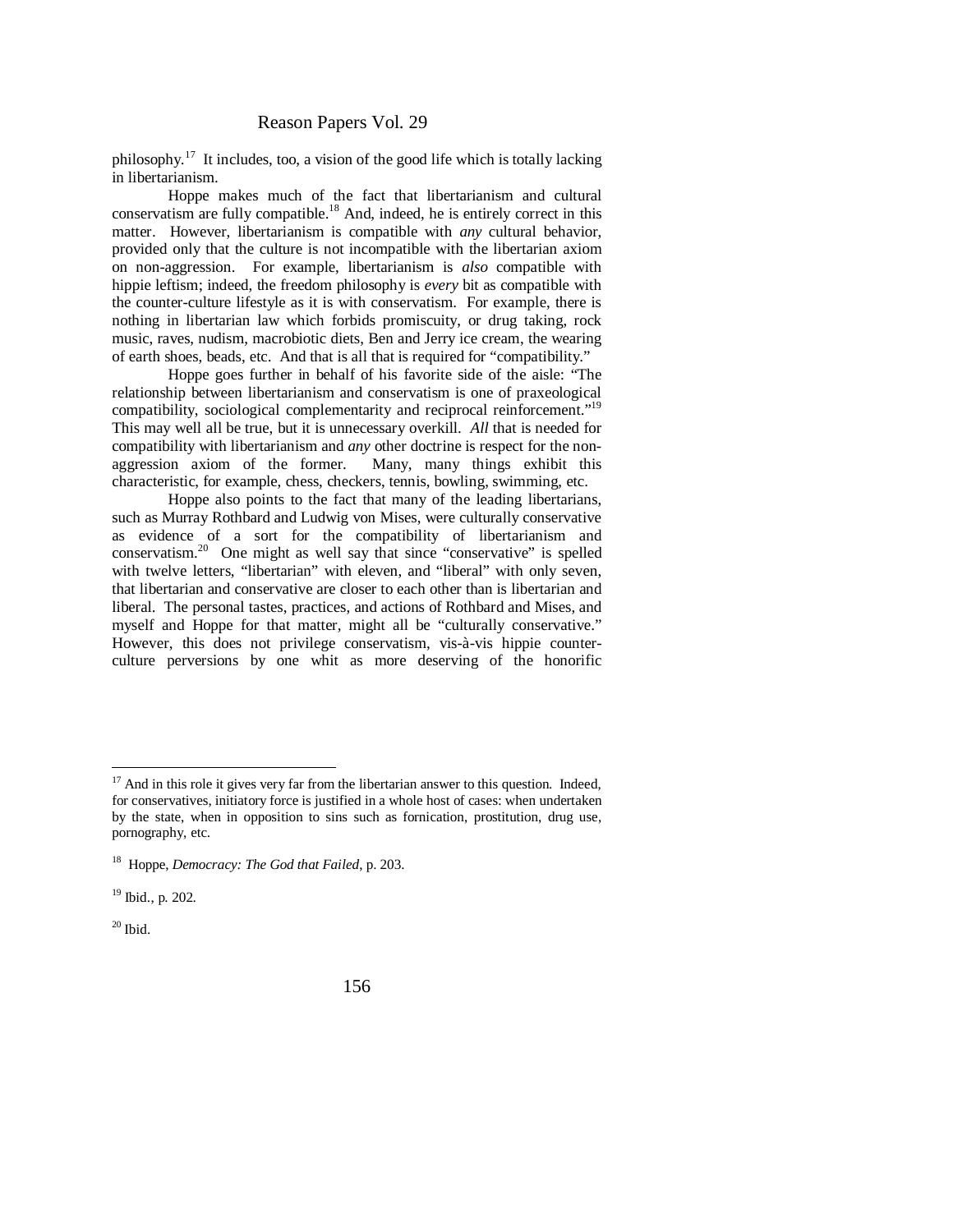"libertarian." Both are *equally* libertarian, provided only that they accord with its *one* axiom of private property rights based on homesteading.<sup>21</sup>

#### *c. The so-called ³modal´ libertarian*

Hoppe cites Rothbard to dramatic effect, castigating the modal, that is, leftist libertarian.<sup>22</sup> No doubt there are such people as he describes, who are moochers, bums, attracted to "New Age hokum," and engaging in "adolescent rebellion." But there are problems here, for Hoppe's thesis is that libertarians must give up these counter-cultural lifestyles, and no such conclusion follows from his premises.

First of all, while there can be no doubt that there are some people who call themselves libertarians and fit this particular bill, there are no hard facts offered as to how far this phenomenon has spread. Had I to hazard a guess, based upon years of informally interacting with members of the Libertarian Party, libertarian supper clubs, debating societies, etc., I would put it at no more than ten percent.<sup>23</sup> Second, and more important, it is important not to vouchsafe to all of those who give themselves this appellation with the honorific, "libertarian." That is, not all of those who Hoppe and Rothbard dismiss as modal libertarians should be considered libertarians in the first place. Certainly, this applies to all of those who oppose not the initiation of aggression, but instead, or even in addition, hierarchy and natural authority. For example, those who oppose landlords, parents, employers, orchestra conductors, and leaders because they give orders to tenants, children, employees, musicians, and followers, are some variant of leftist, and are not libertarian at all. Those so-called libertarians, moreover, who elevate egalitarianism, of all things, to a high political principle, are to that extent

<sup>22</sup> Hoppe, *Democracy: The God that Failed*, pp. 206-8, n. 22.

 $21$  My claim is that Hoppe is conflating substantive libertarian issues with matters of taste. For example, Mozart and Bach are "right wing" while folk songs are "left wing." This is an example of merely a difference in style, which should not be confused with substantive issues. It matters not one whit to one's libertarian credentials what kind of music he likes. Even though there may be a strong empirical correlation between style and substance, it is still, strictly speaking, irrelevant.

 $^{23}$  Note that Hoppe cites only two instances of this phenomenon: David Boaz and Clint Bolick; see ibid., p. 209, n. 23. With regard to the critics of modals cited by Hoppe, e.g., Rothbard and Tucker, between them they offer very few specific examples; see Murray Rothbard, "Big-Government Libertarians," *Rothbard-Rockwell Report* 5, no. 11 (November 1994), pp. 1-15, and Jeffrey Tucker, "Book Reviews," *The Journal of Libertarian Studies* 13, no. 1 (Fall 1997), pp. 109-20. The former goes out of his way not to mention any names whatsoever (although, reading between the lines, one can discern, preeminently, the Libertarian Party, *Reason* and *Liberty* magazines, and the Cato Institute). The latter mentions only Charles Murray in addition to David Boaz.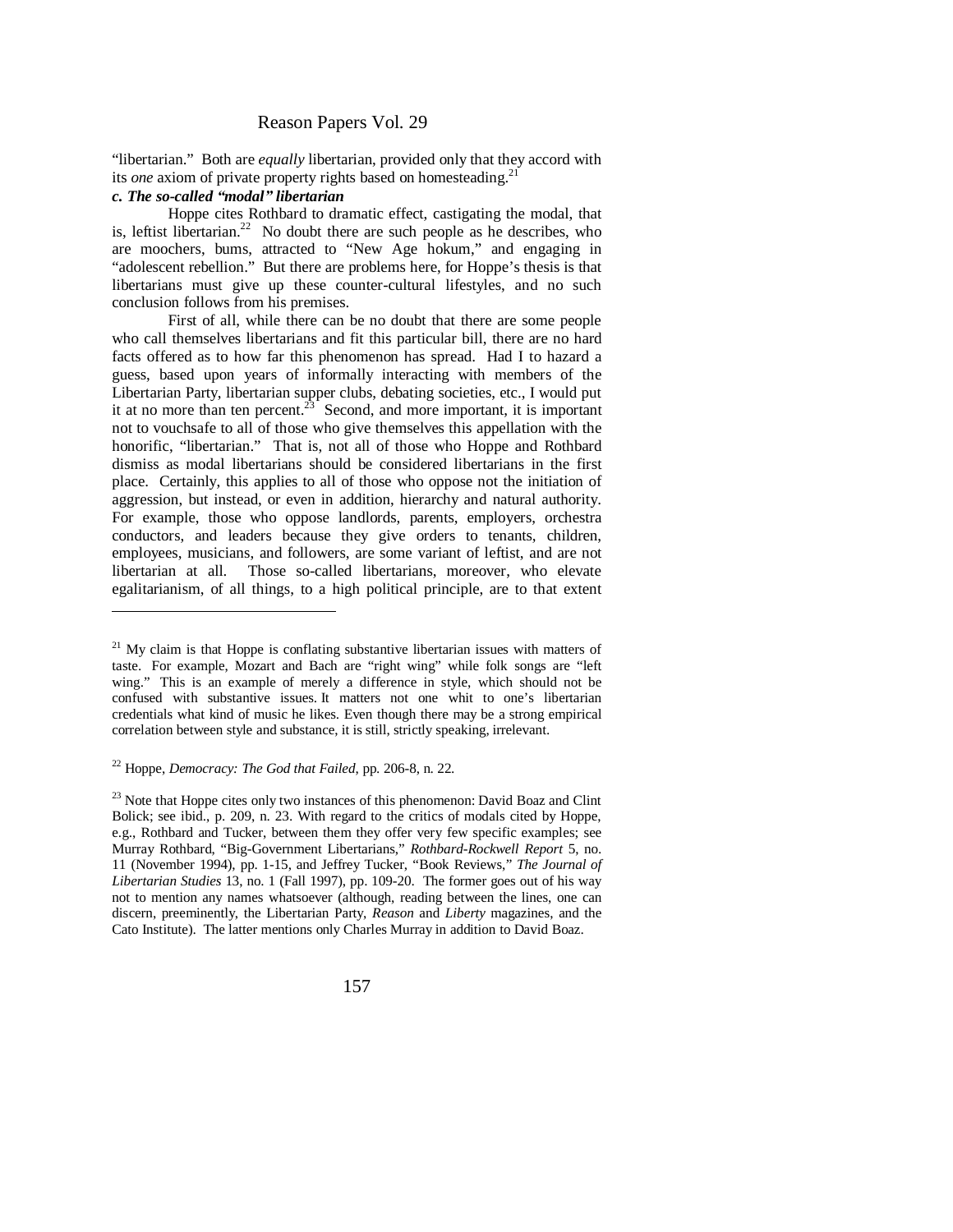certainly not libertarians. And the same thing applies to self-styled "libertarians" who reject the libertarian notion of freedom of association in favor of non-"discrimination."<sup>24</sup> We must not accept without demur all political labels given by people to themselves. Hoppe properly excoriates several "left libertarians," such as Clint Bolick and David Boaz, for jettisoning the libertarian notion of free association in favor of several variants of coercive affirmative action.<sup>25</sup> But why call them "libertarians" on this issue? That only confuses matters. True, both have taken many other libertarian positions, so it is tempting to characterize them as "left libertarians" for this particular transgression. But it would be far more accurate to consider them as libertarians, period, on those issues where their positions are congruent with this philosophy, and as *leftists* in this particular case.<sup>26</sup>

Similarly with the right. Rothbard (1994, p. 9) states:

[O]ne of the most disgraceful performances of virtually all free market think tanks, and of all Official Libertarian journals and institutions, was their falling into line like so many sheep to agitate on behalf of NAFTA, and now for the proposed World Trade Organization. A Canadian institute managed with no resistance to herd almost every free market think tank in this country into what they called the 'Nafta Network,' which devoted an unprecedented amount of resources to almost continual agitation, propaganda and so-called 'research,' in behalf of the passage of Nafta. And not only the think tanks: they were also joined by the considerable number of libertarians and libertarian sympathizers among syndicated columnists, writers and assorted pundits.<sup>27</sup>

There can be no doubt that Rothbard is correct in his assessment of the North American Free Trade Agreement (NAFTA). To mention this in the same sentence as "libertarianism" is to besmirch the latter. But why characterize advocates of NAFTA as, of all things, "libertarian"? It is no less than a promiscuous misuse of language to do so. True, in some of these cases, these think tanks have taken *other* positions that can indeed be characterized as "libertarian." But surely, accuracy in language requires that these groups not

 $27$  Rothbard, "Big-Government Libertarians," p. 9.

<sup>24</sup> Hoppe, *Democracy: The God that Failed*, p. 208.

 $^{25}$  Ibid., pp. 208-10.

<sup>&</sup>lt;sup>26</sup> For a reply to Hoppe's assertion that free immigration requires a violation of freedom of association (ibid., p. 209, n. 23), see my "National Defense and the Theory of Externalities, Public Goods, and Clubs" (unpublished).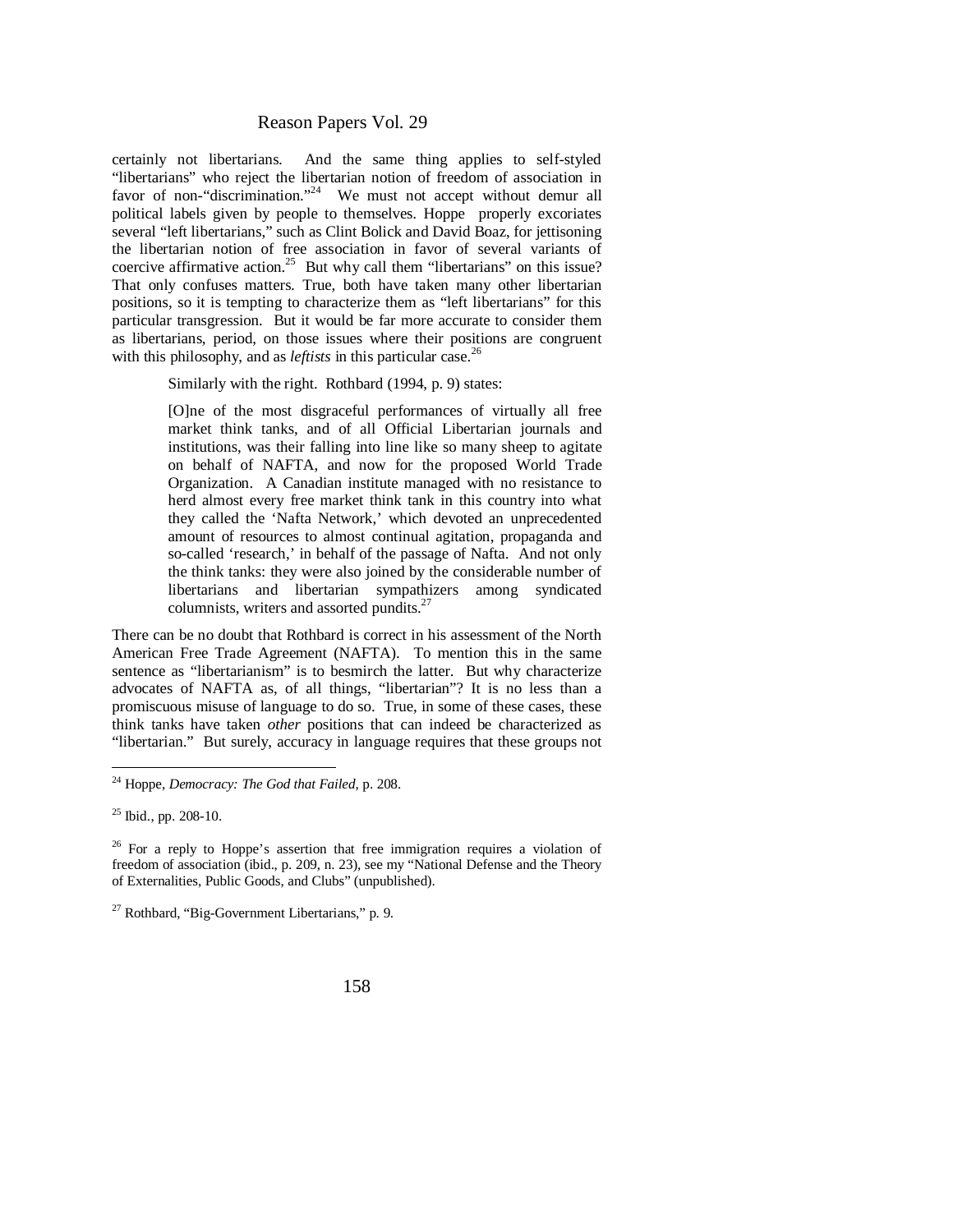be characterized, holus-bolus, as "libertarian." Rather, precision mandates that they be called something of the order of "supposed libertarians," or "semilibertarians," or "would-be libertarians," or "self-styled libertarians," or some such term  $^{28}$ 

The "Canadian institute" referred to by Rothbard is obviously the Fraser Institute. But to label the Fraser Institute as a "libertarian" organization is particularly egregious.<sup>29</sup> They billed themselves not as libertarian but as conservative. The leadership was and is singularly hostile to libertarianism. They were "libertarian" only on issues that flowed from the most elementary principles of economics: minimum wage, rent control, etc. And even in such cases they did not typically advocate immediate and total repeal, but rather a more moderate or measured course of action. To call them "libertarian," and then to castigate libertarians on the ground that the Fraser Institute did not favor radical libertarian public policy is highly problematic.<sup>30</sup>

Hoppe is completely on point with regard to his analysis of the importance of the right to discriminate. Without it, one of the prime functions of private property rights is abrogated.<sup>31</sup> However, his complaint that "everyone is on a first name basis with everyone else" and that this is "uncivilized"<sup>32</sup> seems more a matter of taste than of political philosophy. According to some conventions, only "equals" or family members are entitled to address one another by their given names, and equality is defined very narrowly. According to others, apart from children talking to adults who are

 $32$  Ibid., p. 211.

 $28$  Can I be accused of circularity of argument? There is a superficial case in favor of such as assessment. Every time Hoppe, Rothbard, or Tucker castigates a "libertarian" for non-libertarian stances, I maintain that this is not a case of left-wing (or rightwing–see below) libertarian deviationism. Rather, the people and groups properly excoriated by Hoppe, Rothbard, and Tucker are not libertarians at all, at least with regard to the points in question. My argument in response to this charge is that it is I, not they, who is using language correctly. My assertions thus amount to praxeological claims. After all, we all four agree as to what libertarianism is, at least as it concerns these left-wing "deviations." When it is patently clear that they are *not* libertarians on a particular issue, where is the virtue in claiming that they are?

 $29$  Full disclosure: I was employed by the Fraser Institute from 1979 to 1991.

 $30$  Just so that there will be no misunderstanding, I am in total and full agreement with Rothbard's analysis of the issues he discusses in Rothbard, "Big-Government Libertarians." My only objection is to his labeling of such groups as Reason, Liberty, Cato, Fraser, etc., as libertarian.

<sup>31</sup> Hoppe, *Democracy: The God that Failed*, pp. 208-13.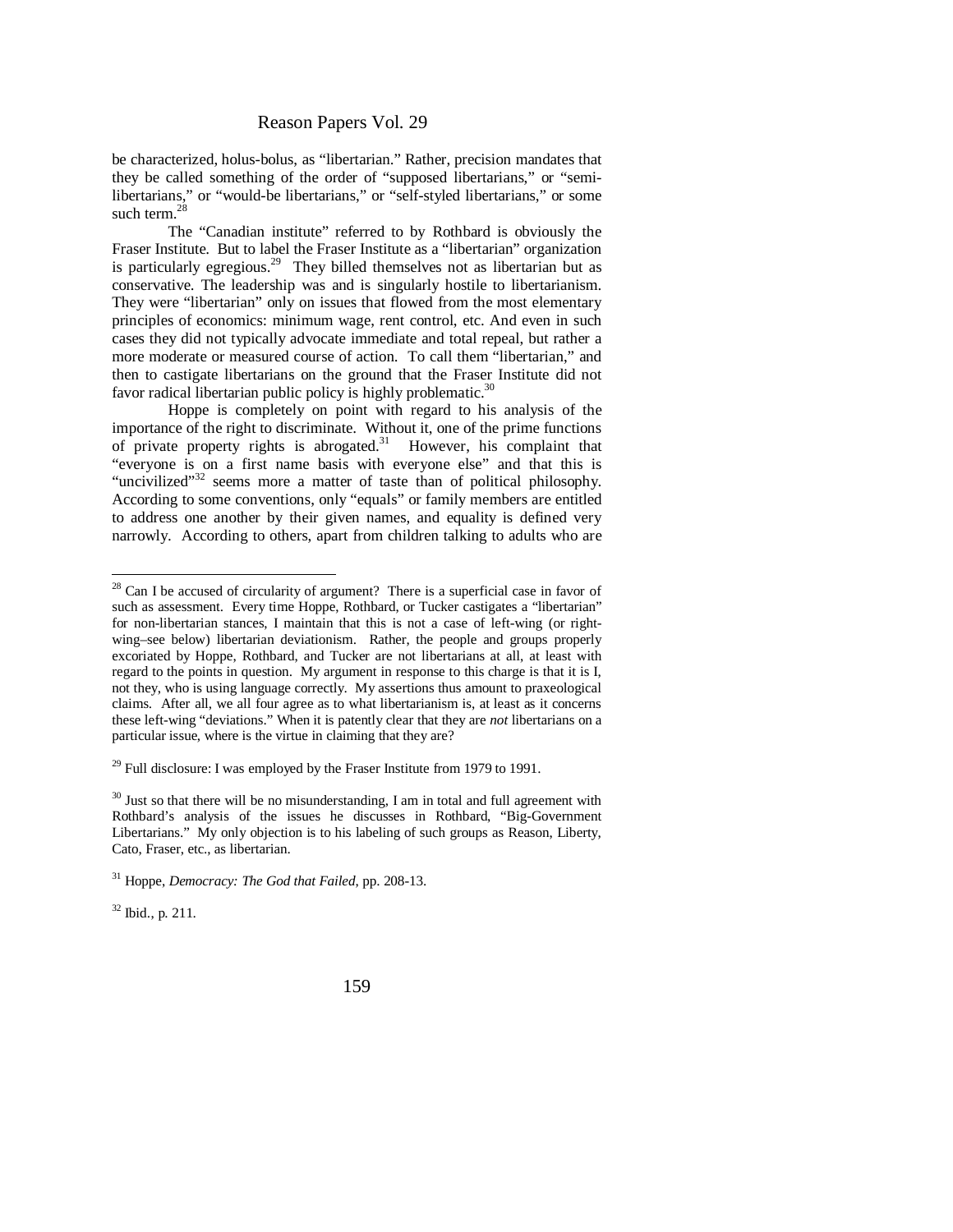strangers, use of first names indicates familiarity and/or friendship, and this can occur between people of widely differing accomplishments and status. Rothbard, for example, habitually encouraged libertarians who had contributed far less to this discipline than he (and this includes pretty much every person on the planet) to address him by first name. As Hoppe instances Rothbard as a symbol of cultural conservatism, this might be expected to carry some weight.

More problematic is Hoppe's statement that

a society in which the right to exclusion is fully restored to owners of private property would be profoundly unegalitarian, intolerant and discriminatory. There would be little or no 'tolerance' and 'openmindedness' so dear to left-libertarians. Instead, one would be on the right path toward restoring the freedom of association and exclusion implied in the institution of private property, if only towns and villages could and would do what they did as a matter of course until well into the nineteenth century in Europe and the United States. There would be signs regarding entrance requirements to the town … (for example, no beggars, bums, or homeless, but also no homosexuals,  $33$  drug users, Jews, Moslems, Germans or Zulus).  $34$ 

No one is less receptive than me to "tolerance" when it is used to violate private rights and the law of free association.<sup>35</sup> Nor is there anything even the

<sup>&</sup>lt;sup>33</sup> There are those who characterize themselves as "conservatives" or "libertarian conservatives" who would impose no less than the death penalty for consensual adult homosexuality in private (usually, but not always, on biblical grounds). Surely, Hoppe's enthusiasm for the former philosophical perspective would not extend to the latter implication. Given this, here is at least one issue upon which Hoppe himself could be considered a modal or left libertarian, or, better yet, a plumb-line advocate of this viewpoint.

<sup>34</sup> Hoppe, *Democracy: The God that Failed*, p. 211.

<sup>35</sup> Walter Block, "Discrimination: An Interdisciplinary Analysis," *Journal of Business Ethics* 11 (1992), pp. 241-54; Walter Block, "Compromising the Uncompromisable: Discrimination," *American Journal of Economics and Sociology* 57, no. 2 (April 1998), pp. 223-37; Walter Block, Roy Whitehead, and Lu Hardin, "Gender Equity in Athletics: Should We Adopt a Non-Discriminatory Model?" *University of Toledo Law Review* 30, no. 2 (Winter 1999), pp. 223-49; Walter Block and Roy Whitehead, "The Boy Scouts, Freedom of Association, and the Right to Discriminate: A Legal, Philosophical, and Economic Analysis," *Whittier Law Review* (forthcoming); Walter Block and Edward Stringham, "Are Banks and Insurance Companies Guilty of Racial Discrimination?" *Commentaries on Law and Public Policy* (forthcoming); Walter Block and Roy Whitehead, "Should the Government Be Allowed to Engage in Racial, Sexual, or Other Discrimination?" *Northern Illinois Law Review* (forthcoming).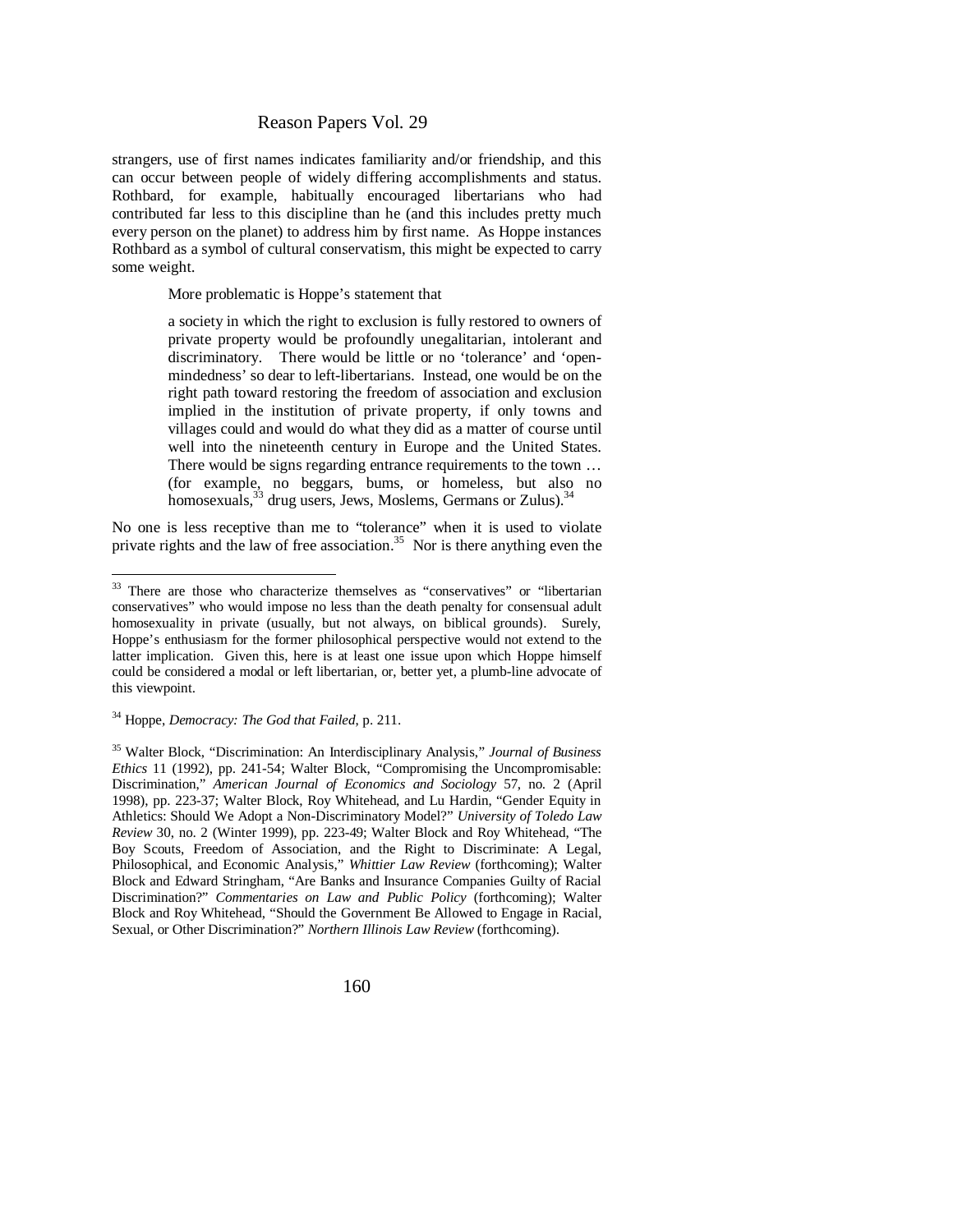slightest untoward about forbidding Hoppe's list from private property. Of course, this would go as well for icons beloved of conservatives: men wearing suits and ties, women in burkas, businessmen, profiteers, sweatshop owners, conservatives, Christians, etc. They, too, could be forbidden access to private property by their owners. But there is the rub: Only owners of *private property* are justified, in the libertarian legal code, of excluding from entry. It would not at all be legitimate for Hoppe's "towns and villages," in contrast, to engage in any such activity. For these are public entities, and hence *per se* illicit.<sup>36</sup> The point is, suppose that the town or village passed a law prohibiting the entry of a bum, or a Jew, or a Christian, but that one of the local property owners wanted to invite such a person into his home or store.<sup>37</sup> Then, for the town council to forbid this access would be a violation of private property rights, the very bedrock of libertarianism.<sup>38</sup>

Then there is the issue of "society." Hoppe speaks of the "physical removal from society" of all those who advocate "alternative non-family and kin-centered lifestyles such as, for instance, individual hedonism, parasitism, nature-environment worship, homosexuality or communism."<sup>39</sup> But as he also champions Rothbard's support for a "gorgeous mosaic," including "rowdy Greenwich Village-type contractual neighborhoods,"<sup>40</sup> the two are difficult to reconcile. Perhaps by "society" Hoppe really means, in effect, something along the lines of "polite society." But if so, the issue of "physical removal" would surely not arise. Society matrons and their ilk would not invite such denizens to their soirees in the first place.

 Hoppe states: "[N]o one is permitted to advocate ideas contrary to the very purpose of the covenant of preserving and protecting private

<sup>&</sup>lt;sup>36</sup> A similar confusion between the public and the private spheres is made by Randall Holcombe, *The Economic Foundations of Government* (London: Macmillan Press Ltd., 1994). For a rejoinder to this view, see Block, "National Defense and the Theory of Externalities, Public Goods, and Clubs."

<sup>&</sup>lt;sup>37</sup> Assume for simplicity that this individual's property lie on the perimeter of the town, so as to abstract from any complexities of using village roads.

<sup>&</sup>lt;sup>38</sup> Nothing said here should be interpreted to disparage Hoppe's discussion of shopping malls, gated communities, proprietary communities, or restrictive covenants; see Hoppe, *Democracy: The God that Failed*, pp. 214-18. These entities most certainly do have the right to exclude individuals on any basis of their choosing.

<sup>39</sup> Ibid., p. 218.

 $40$  Ibid., p. 212, n. 25.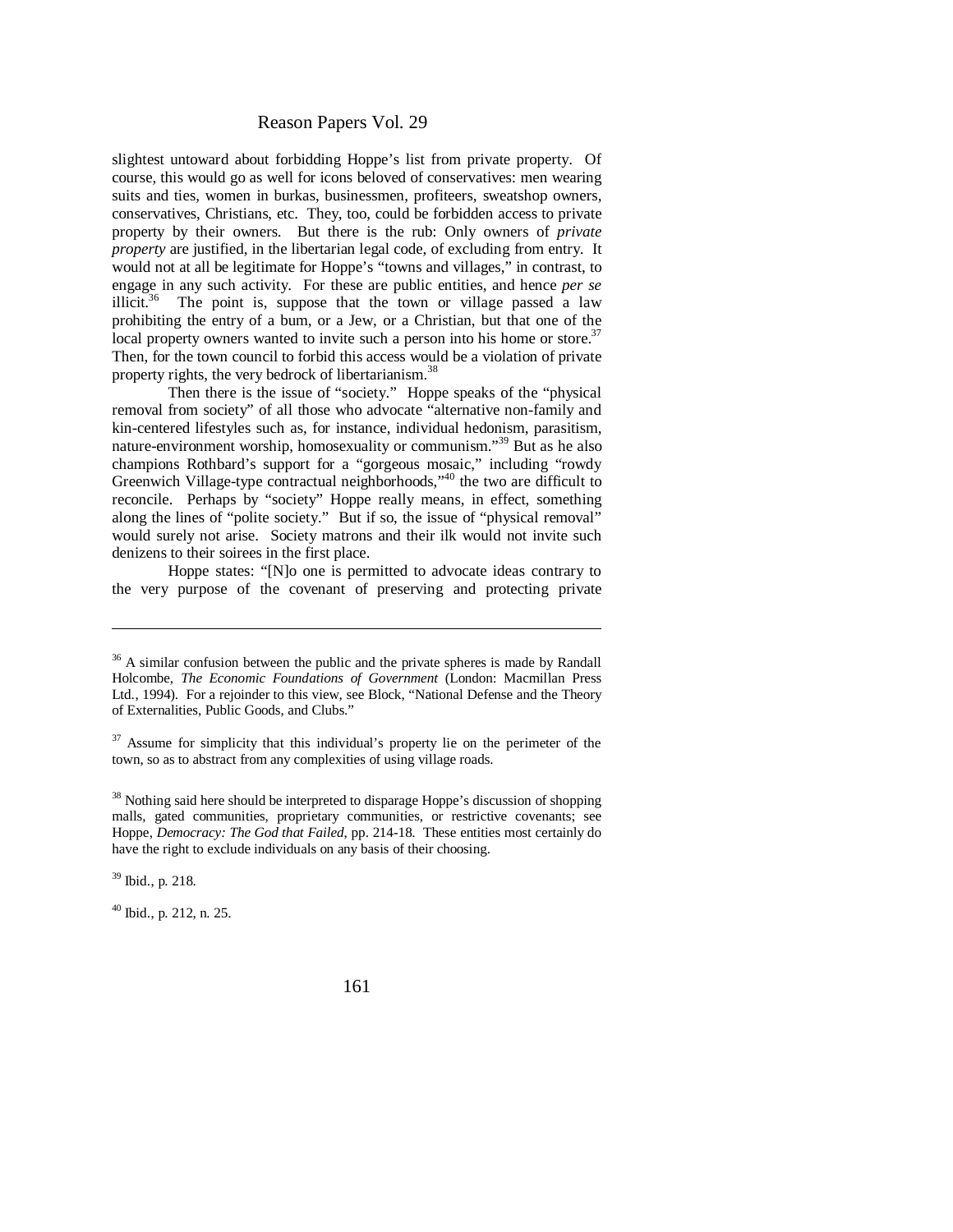property, such as democracy...."<sup>41</sup> If this is to be limited to members of the restrictive covenant or gated community, all of whom have agreed in advance to be bound by such strictures, well and good. Contracts, provided they are compatible with underlying property rights realities, are a legitimate aspect of the free society.<sup>42</sup> But it is by no means clear that Hoppe would limit proscriptions of this sort to such signatories. Disquieting.

On the basis of these considerations Hoppe maintains that "libertarians must be radical and uncompromising conservatives."<sup>43</sup> But if the left-oriented libertarians amongst us are flawed, no less is true of so-called conservative libertarians. Hoppe penned his missive, presumably, before the tragic events of 9/11. Since that time the "schmodal libertarian,"<sup>44</sup> if I can coin a phrase to describe not libertarians who veer too far to the left but rather those who are in danger of getting into bed with the right, have *also* espoused views that the plumb-line libertarian must consider highly problematic. The conservative libertarians, or schmodals, have been in effect calling for the U.S. government to nuke back into the stone-age myriads of innocent civilians living in such places as Afghanistan, Iraq, Somalia, etc. They go so far as to espouse the use of nuclear weapons, which are *per se* violative of rights, insofar as their effects cannot even in principle be confined to the guilty. They have been maintaining that the dastardly and immoral attack on the World Trade Center was due not to prior U.S. intervention in every corner of the globe known to man, and some not known, but rather to *too little* foreign aggression of this sort.

In contrast, the plumb-line position of libertarianism, I take it, is, roughly, to emulate the non-interventionistic foreign policy laid down by George Washington in his "Farewell Address." Surely, the modal libertarians, whatever their flaws (and these are many and serious), are in a vastly *better* position vis-à-vis plumb-line libertarianism than are these conservatives who

 $41$  Ibid., p. 218.

 $42$  See Hans-Hermann Hoppe, Guido Hulsmann, and Walter Block, "Against Fiduciary Media," *Quarterly Journal of Austrian Economics* 1, no. 1 (1998), pp. 19-50.

<sup>43</sup> Hoppe, *Democracy: The God that Failed*, p. 208.

<sup>&</sup>lt;sup>44</sup> Echoing Rothbard's entirely justified and properly savage evisceration of the modals, we can say the following of the "schmodals": they are war-mongering Neanderthals who have a strange myopia about the loss of innocent life abroad. They think that the American government has some sort of God-given right to rule the world. They regard anything contrary to what they take as U.S. interests as sufficient justification for foreign interventionism–anywhere on the globe. So who is worse, who veers further from plumb-line libertarianism: left-wing modal libertarians, or right-wing schmodal libertarians? All that can be said is that each one is worse than the other.